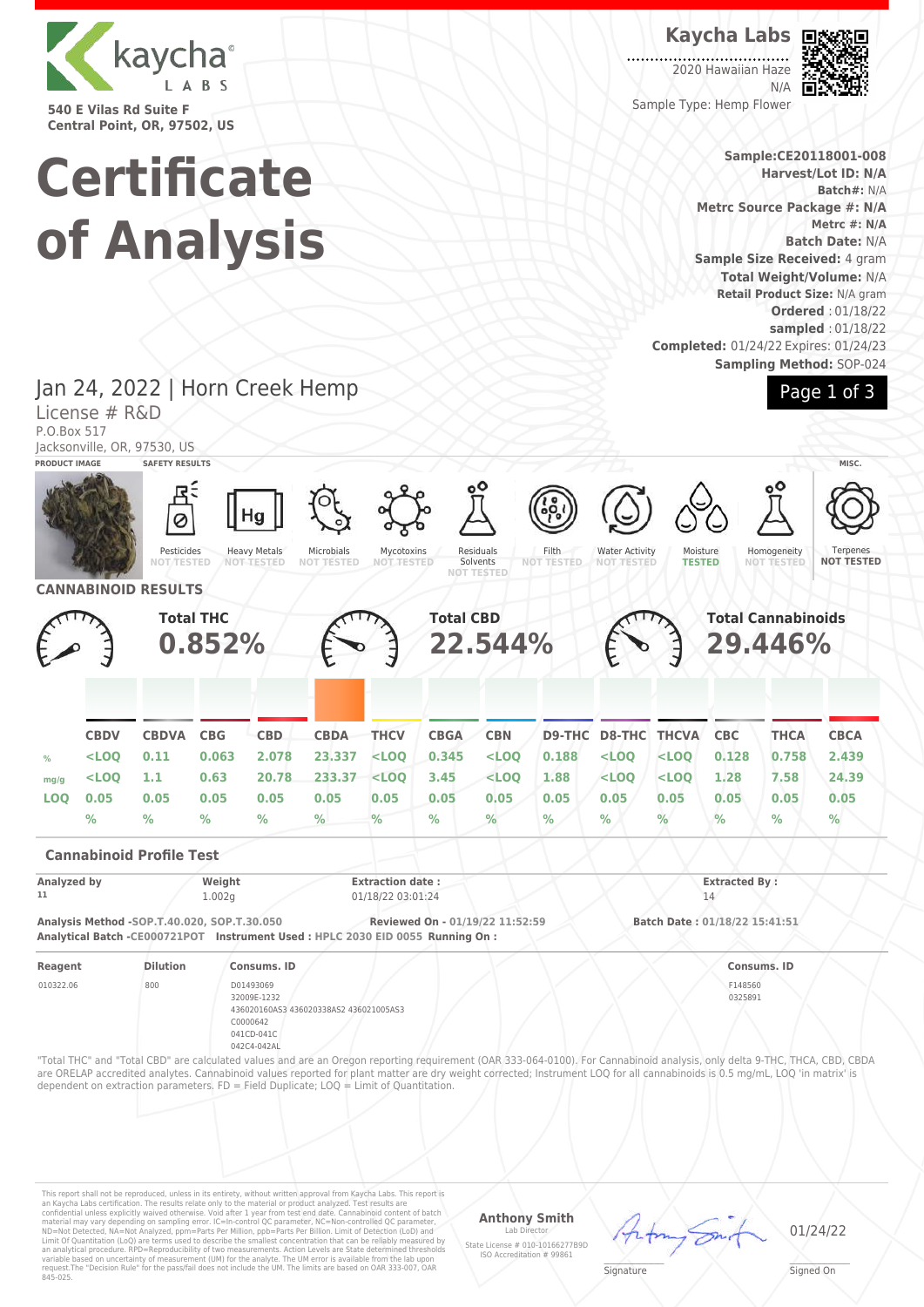

**Kaycha Labs**

2020 Hawaiian Haze N/A



**540 E Vilas Rd Suite F Central Point, OR, 97502, US**

# **Certificate of Analysis**

#### **Horn Creek Hemp**

P.O.Box 517 Jacksonville, OR, 97530, US **Telephone:** (541) 261-4900 **Email:** sales@horncreekhemp.com **License#:** R&D

**Sample : CE20118001-008 Harvest/Lot ID: N/A Batch# :** N/A **Sampled :** 01/18/22 **Ordered :** 01/18/22

**Sample Size Received :** 4 gram **Total Weight/Volume :** N/A **Completed :** 01/24/22 **Expires:** 01/24/23 **Sample Method :** SOP-024





**Moisture TESTED**

**Analyte Analyzed by Weight Ext. date LOQ A.L Result** 01/18/22 0% 15% 16.91%

**Analysis Method -SOP.T.40.011 Batch Date : 01/18/22 16:35:54 Analytical Batch -CE000722MOI Reviewed On - 01/20/22 15:30:06 Instrument Used : Sartorius Moisture Content Analyzer MA-160 EID 0164**

This report shall not be reproduced, unless in its entirety, without written approval from Kaycha Labs. This report is<br>an Kaycha Labs certification. The results relate only to the material or product analyzed. Test result

## **Anthony Smith**

Lab Director State License # 010-10166277B9D ISO Accreditation # 99861



01/24/22

 $\mathscr{L}\setminus\mathscr{L}$ **Signature** 

\_\_\_\_\_\_\_\_\_\_\_\_\_\_\_\_\_\_\_ Signed On